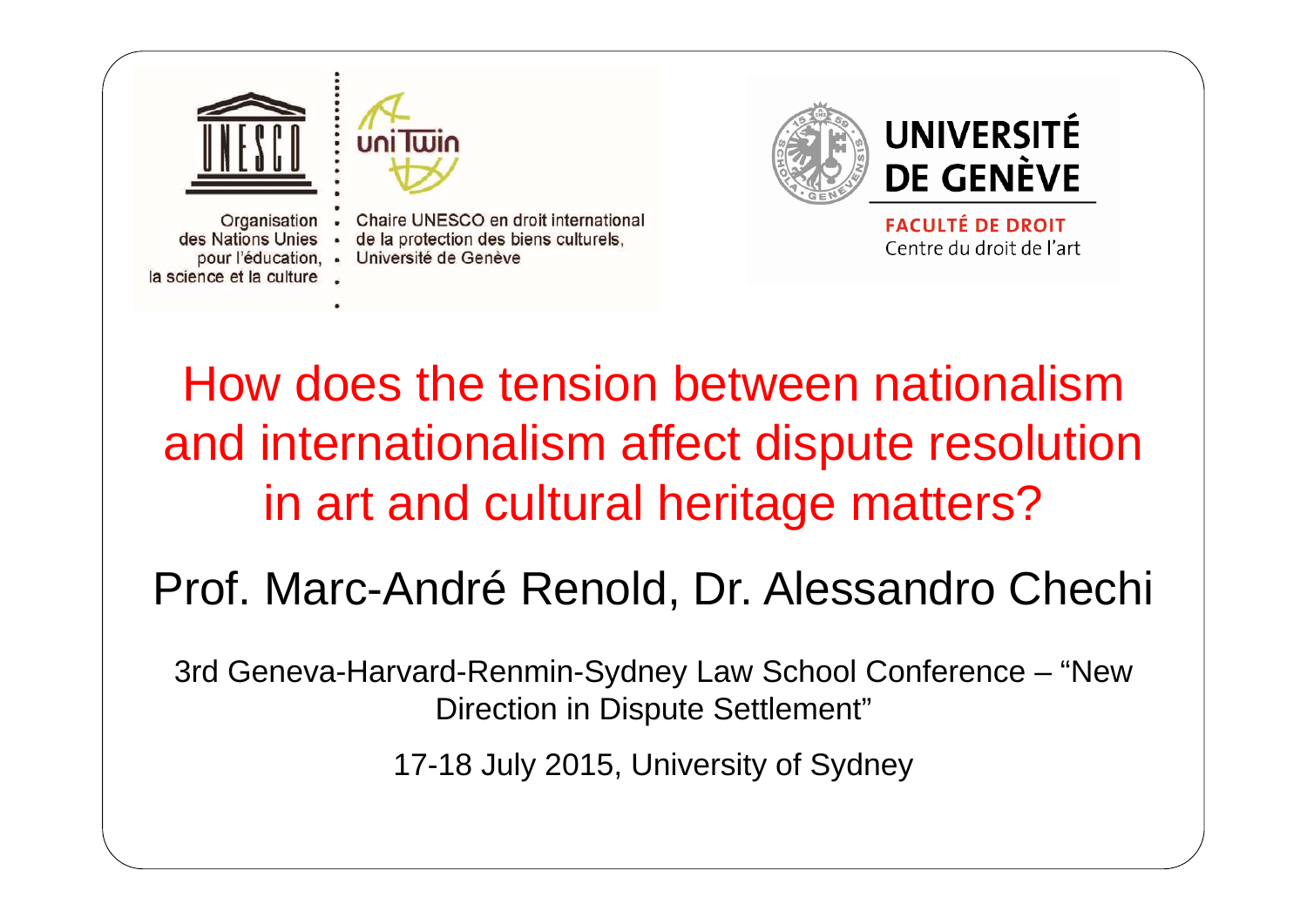# **Outline**

- I. "Two ways of thinking about cultural property" (John Henry Merryman, AJIL, 1986)
- II. Developments in cultural heritage law and policy
- III. "Cross‐fertilization" as a tool to reconcile local and global interests
- IV. Towards a *lex culturalis*?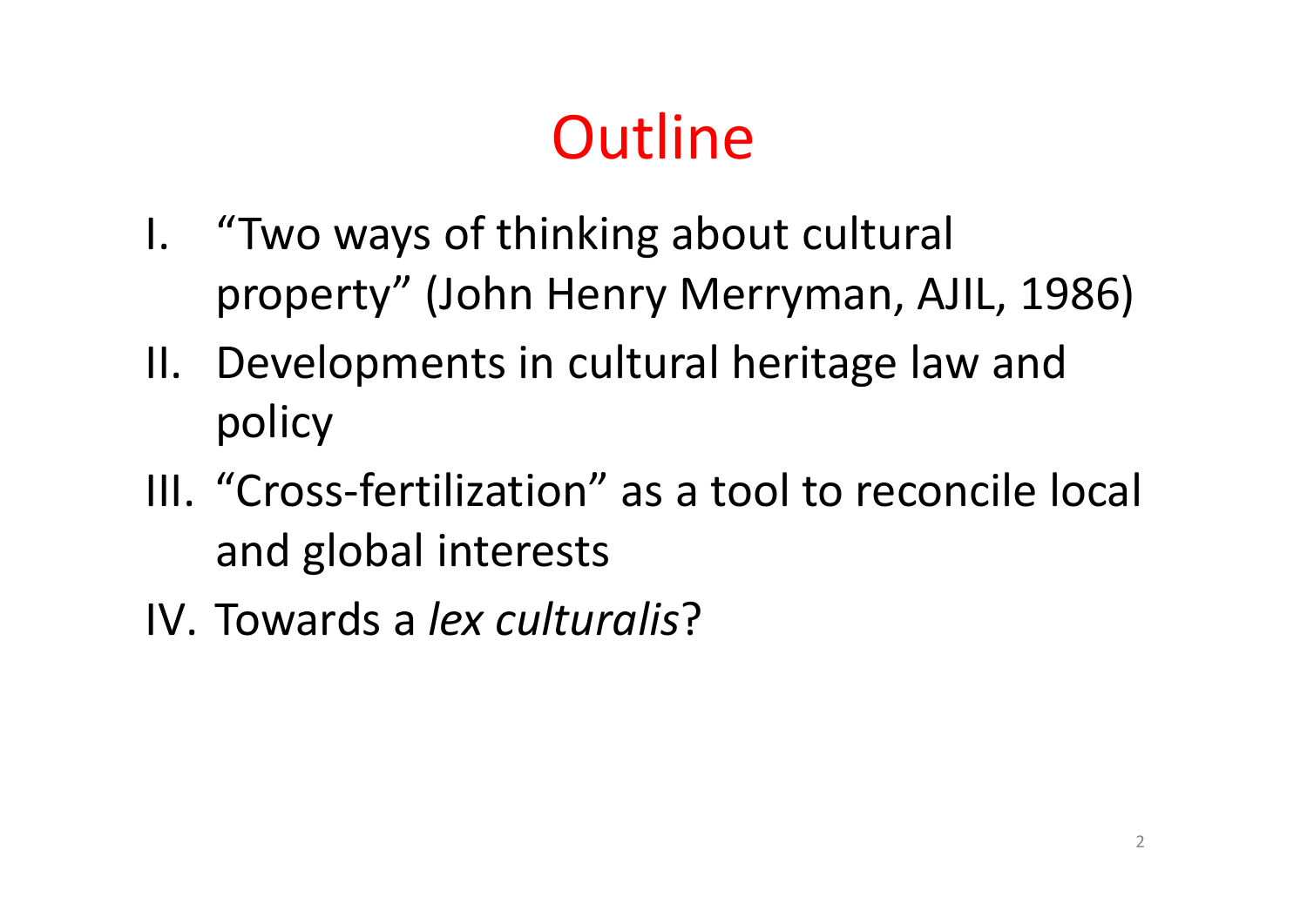## I. "Two ways of thinking about cultural property"

- "Cultural nationalism" **versus** "cultural internationalism"
- *1970 UNESCO Convention on the Means of Prohibiting and Preventing the Illicit Import, Export and Transfer of Ownership of Cultural Property* **versus** *1954 UNESCO Convention for the Protection of Cultural Property in the Event of Armed Conflict*
- "Source" nations (or "exporting" nations) **versus** "market" nations (or "importing" nations)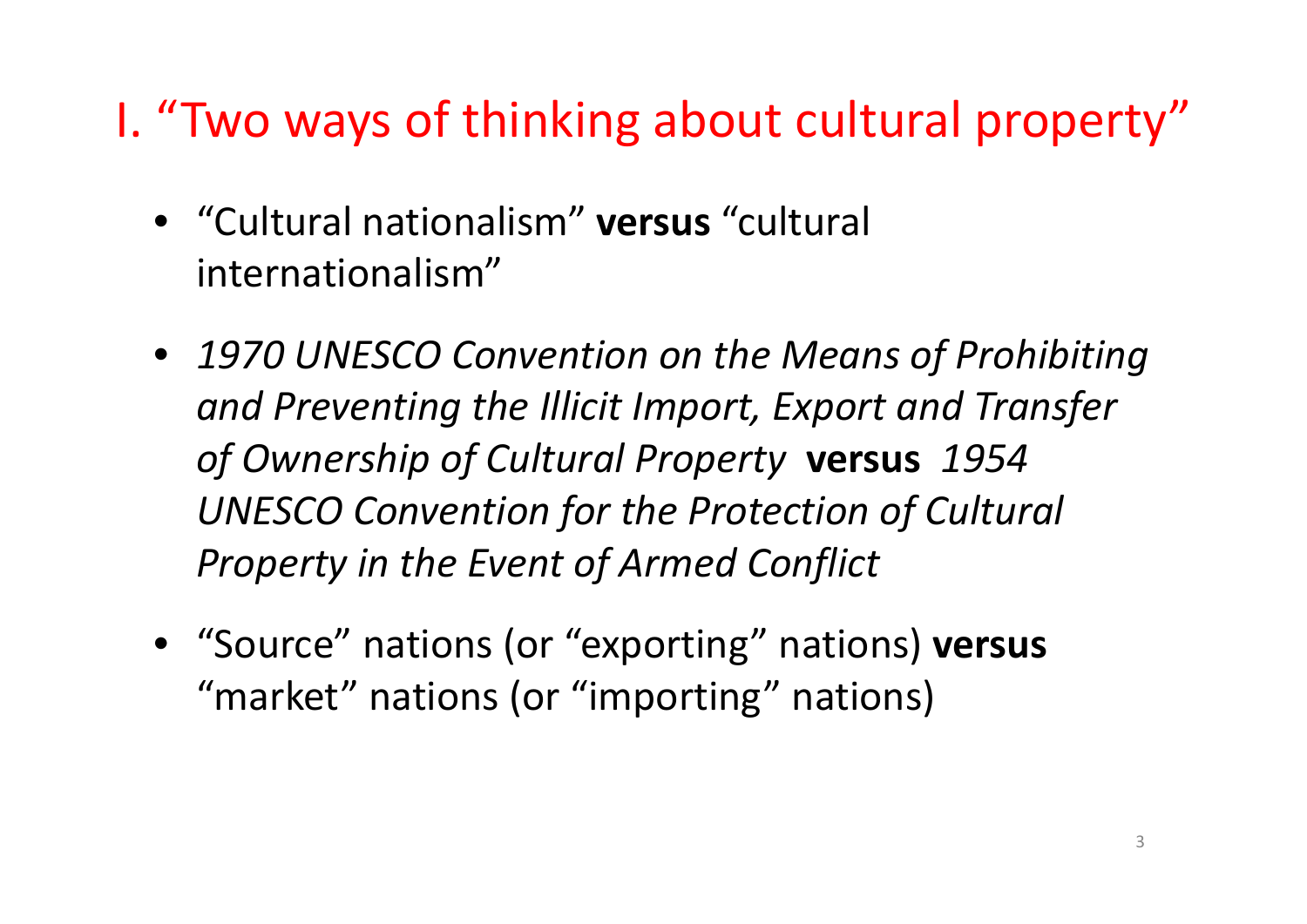## I. "Two ways of thinking about cultural property"

Criticisms against Merryman's binary classification :

- • oversimplifies the multifaceted interests of cultural heritage stakeholders
- $\bullet$ • fails to consider the objectives of existing legal instruments
- inhibits constructive discourse
- $\bullet$ • constitutes a pretext to criticise retention by source States while blessing retention by market States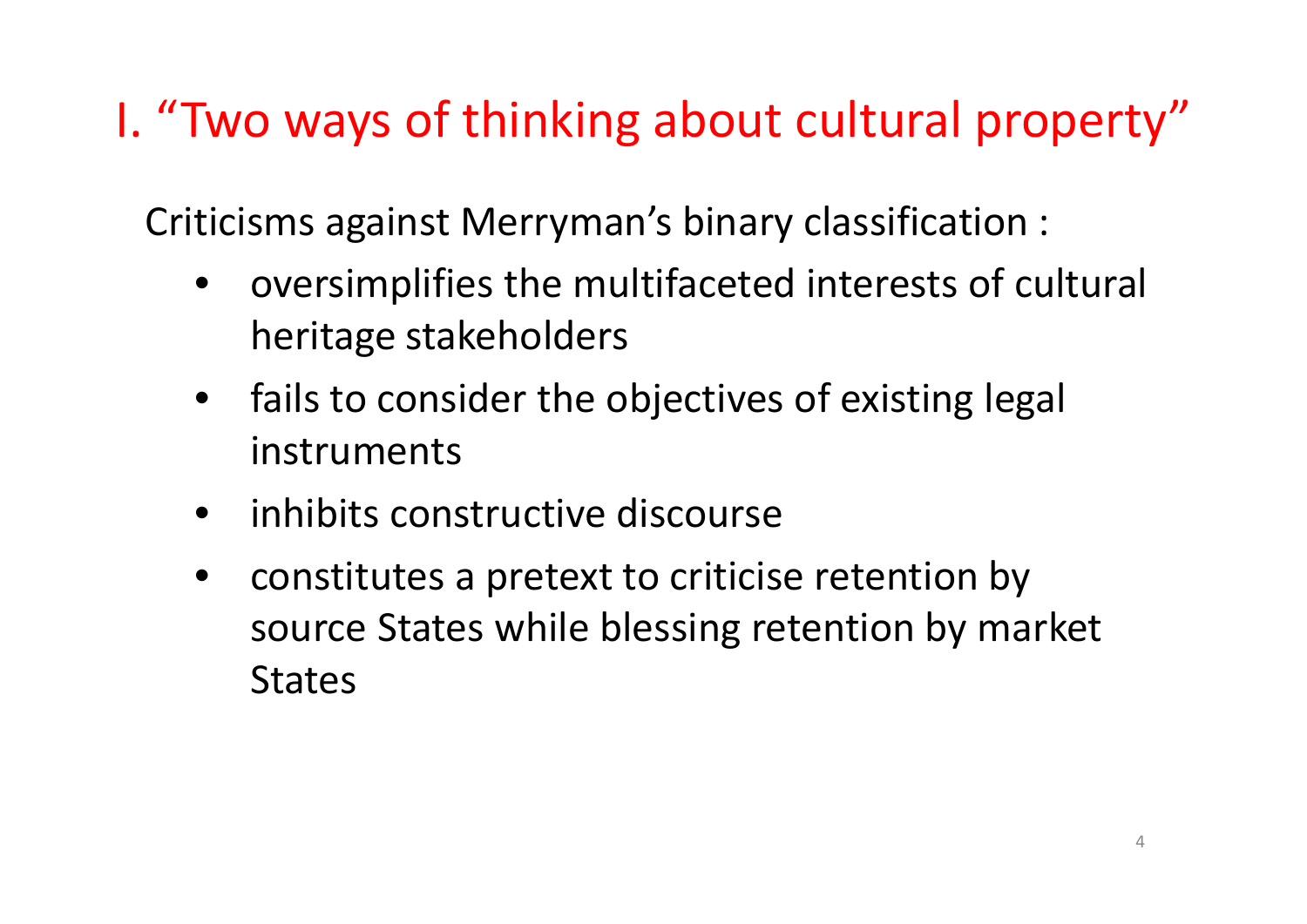#### II. Developments in cultural heritage law and policy

Does Merryman's dual perspective accurately reflect present cultural heritage law and policy?

- Proliferation of international instruments on the fight against illicit trafficking
- Market countries' engagement  $\rightarrow$  ratification and implementation of international treaties
- The 'cultural exception' in international treaties promoting free trade of goods (TFEU, GATT/WTO)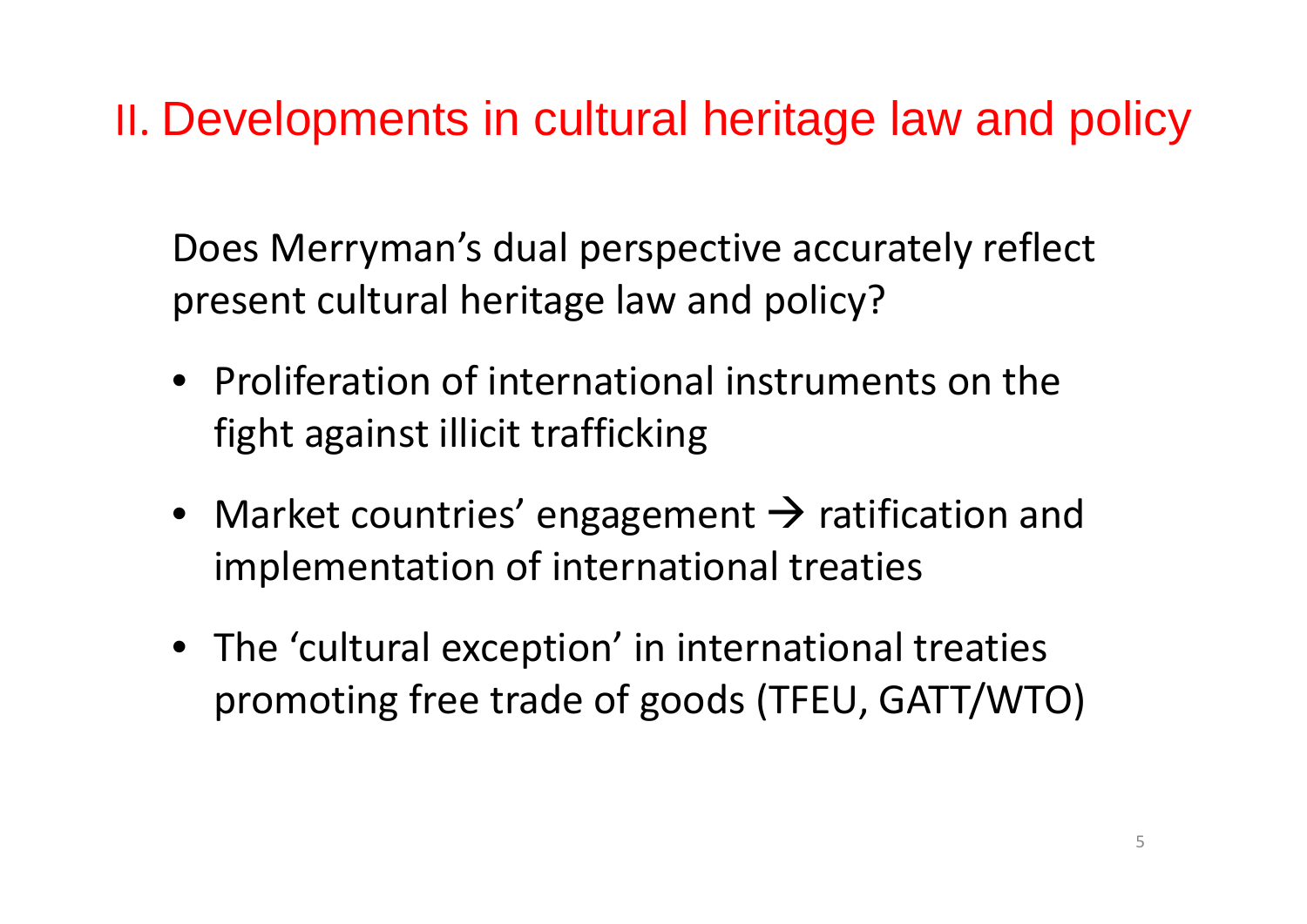#### II. Developments in cultural heritage law and policy

- Proliferation of bilateral treaties
- The 1970 UNESCO Convention has begun to reconfigure the attitude of market players
- "Culture sensitive" judgments handed over by domestic judges

→ The rising role of **cooperation** as a critical procedural tool to combat the illicit trafficking in art objects and to prevent and resolve disputes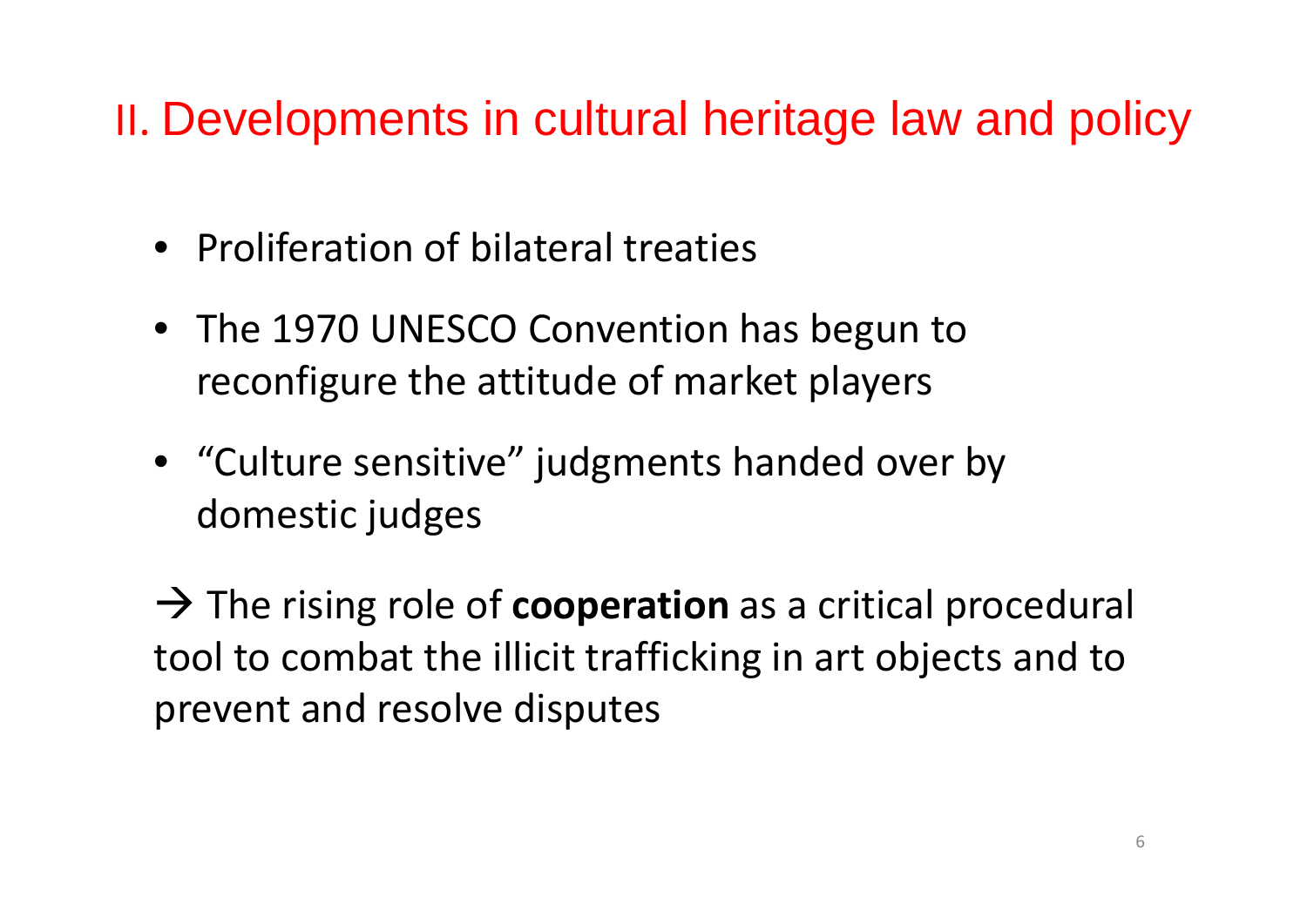What is cross-fertilization?

- Definition
- Justifications
- Forms and methods
- Advantages and disadvantages
- Practical significance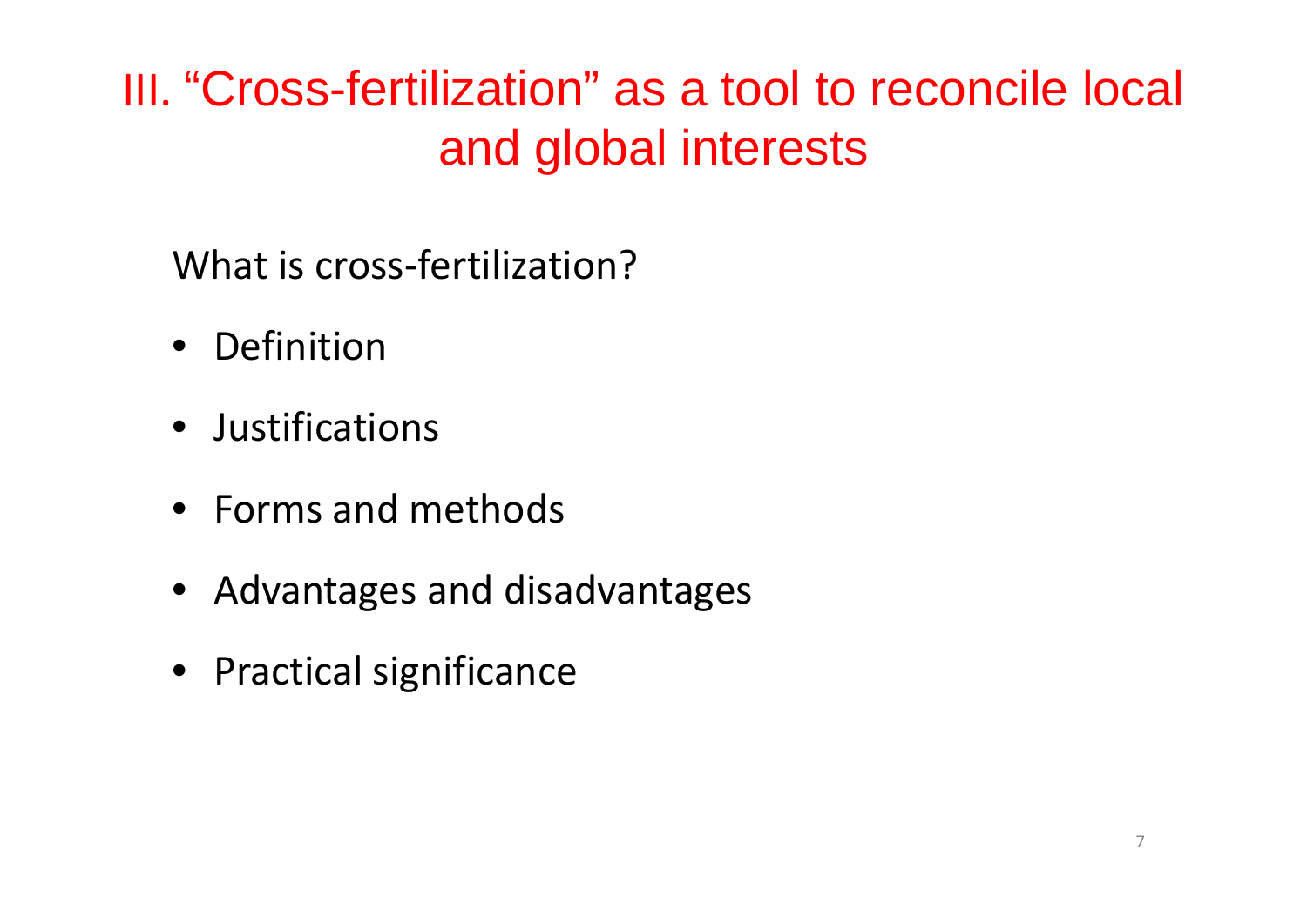Decisions testifying to the **dialogue** between courts and to the **relation** between local legal traditions and international legal standards:

- *Van Gogh decision in Switzerland* ATF 82 II 411 (1956)
- *Menzel v. List* 267 N.Y.S.2d 804, 809 (Sup. Ct. NY 1966), rev'd, 246 NE 2d 742 (NY 1969)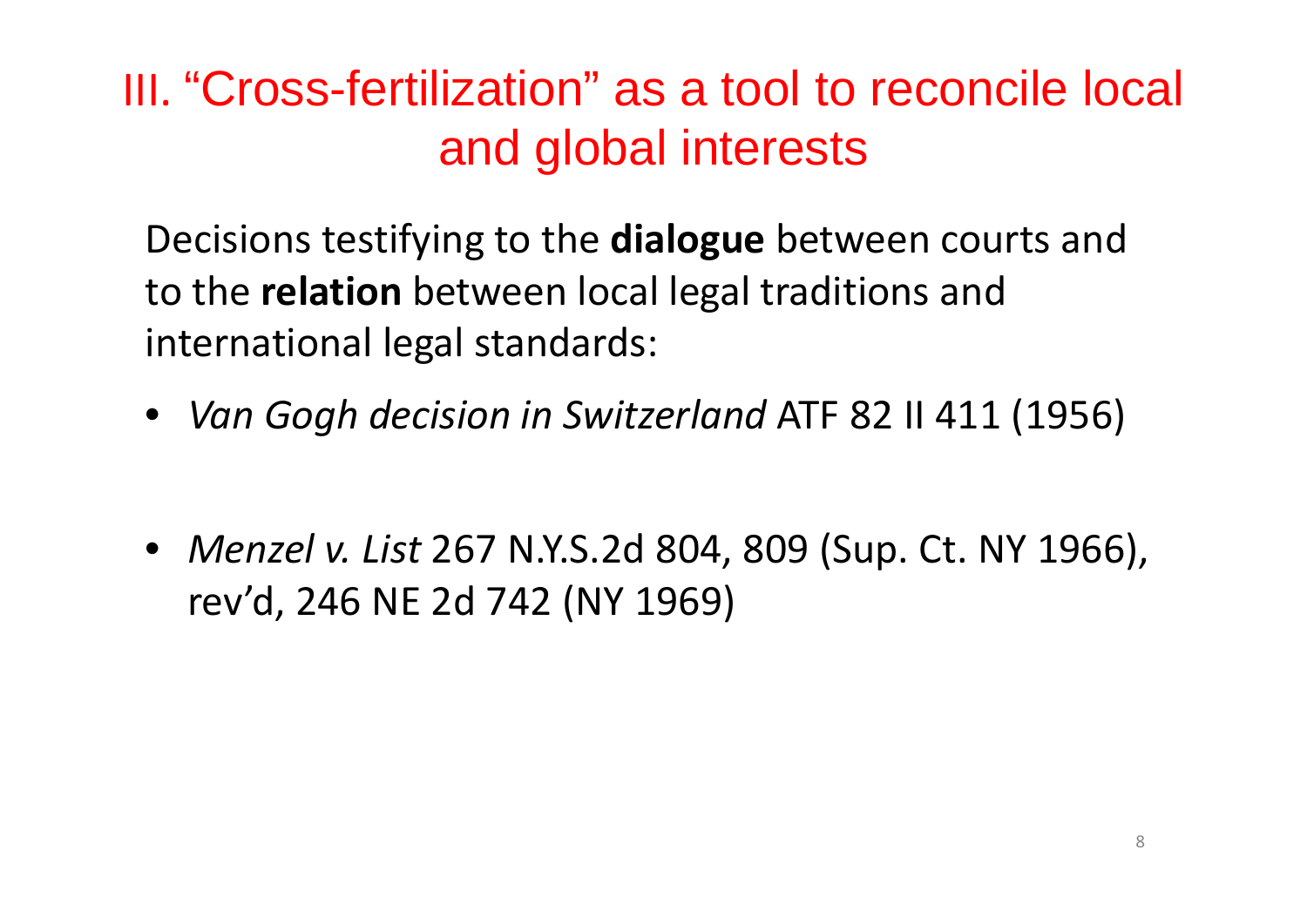• *Iran v. Barakat Galleries Ltd.* [2007] EWHC 705 (QB), [2007] EWCA Civ. 1374, [2009] QB 22 (CA)

• *Italia Nostra v. Ministero per i beni <sup>e</sup> le attività culturali et al.*, *Consiglio di Stato*, No. 3154, 23 June 2008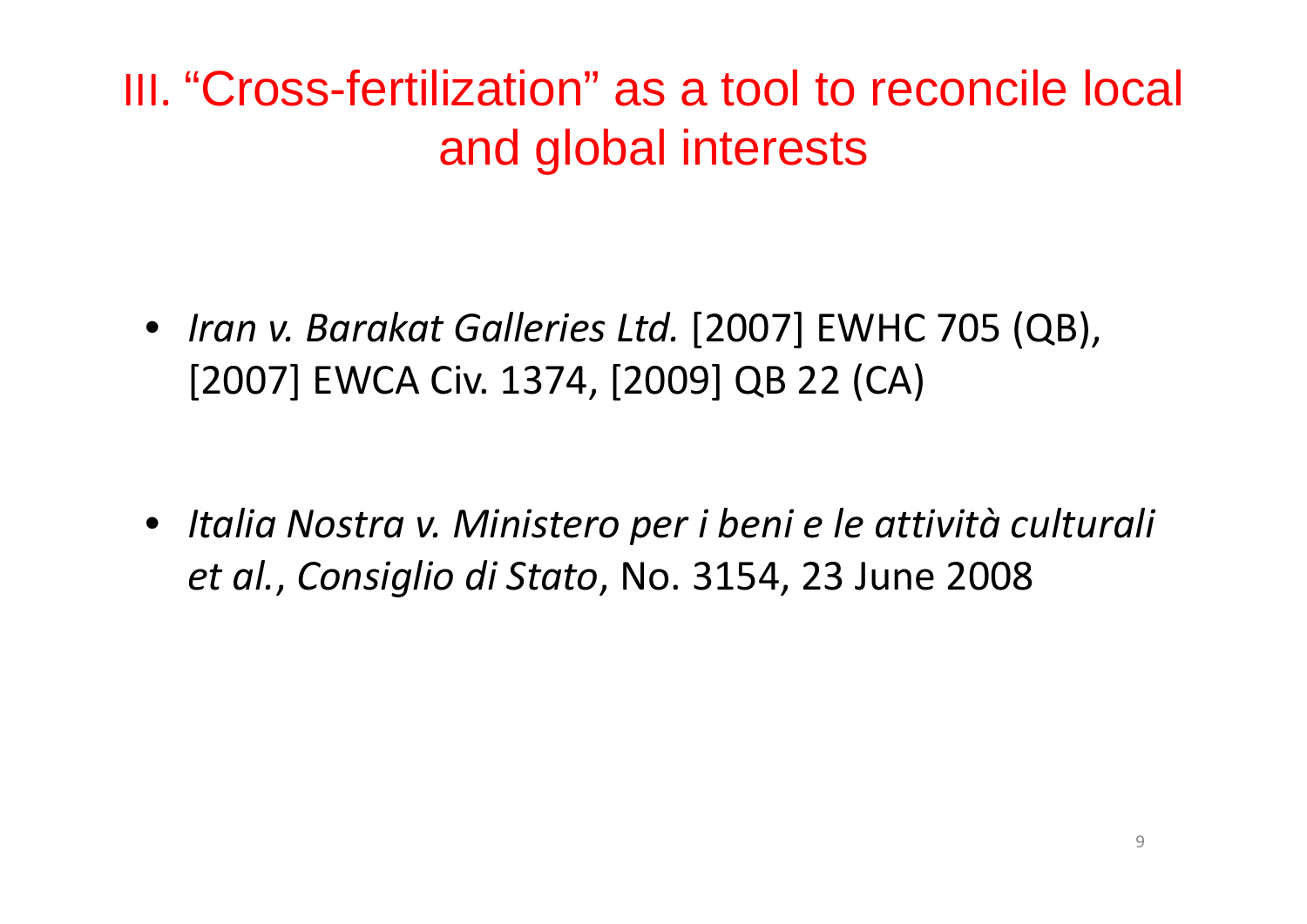Some difficulties on the way:

- *Union de l'Inde v. Crédit Agricole Indosuez (Suisse) SA*, ATF 131 III 418, 8 April 2005
- *Rubin v. The Islamic Republic of Iran*, Civil Action No. 06‐11053‐GAO, D. Mass., 15 September 2011